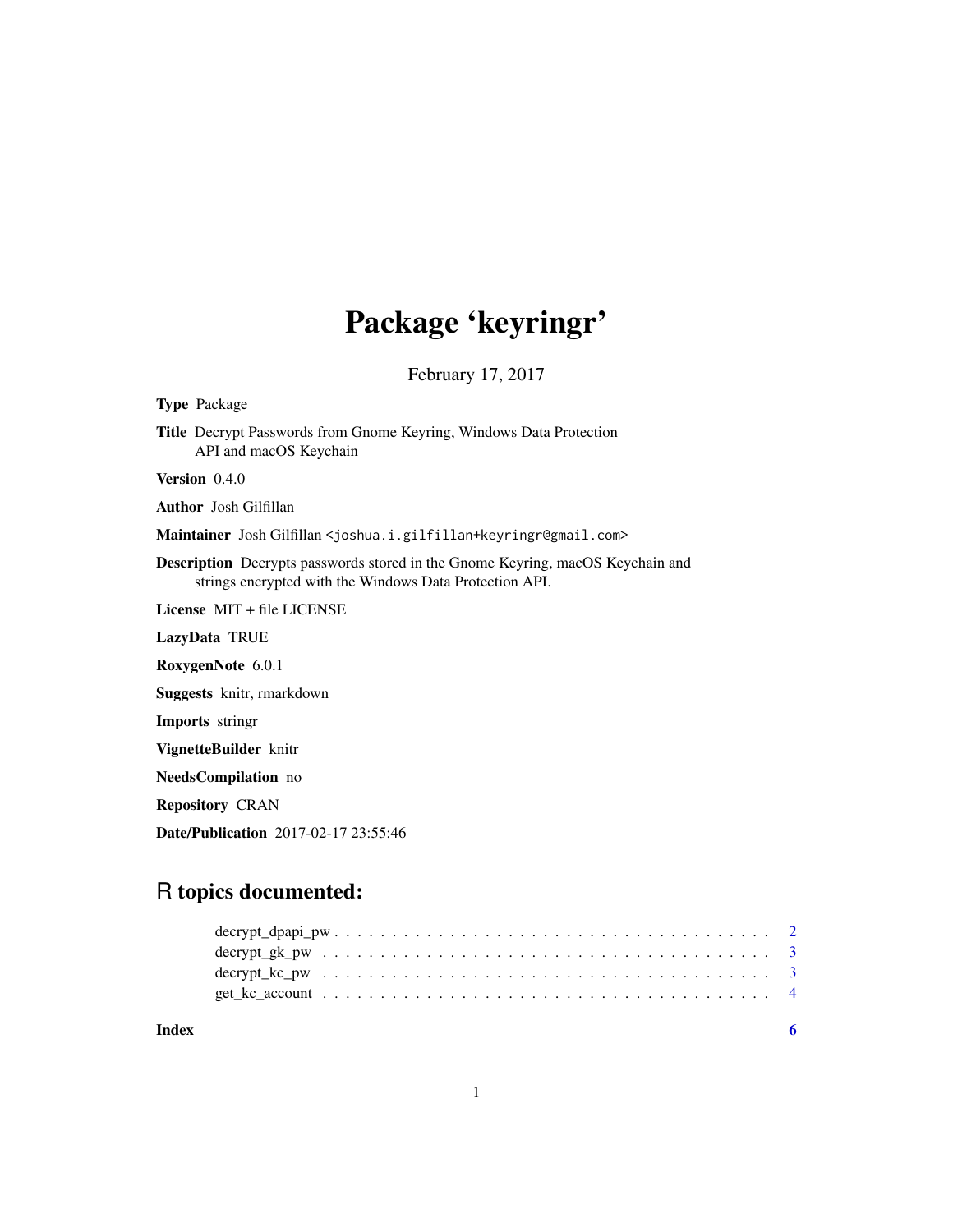<span id="page-1-0"></span>

#### Description

Decrypt passwords encrypted with the Microsoft Data Protection API

#### Usage

```
decrypt_dpapi_pw(file)
```
#### Arguments

file File that holds a password encrypted using DPAPI

#### **Details**

Requires Powershell to be installed and execution policy set to RemoteSigned. This can be achieved by running Set-ExecutionPolicy RemoteSigned from Powershell.

#### Value

An decrypted password as an invisible string. Invisible means that the password won't be displayed in the console, but can be assigned to a variable or used inline.

#### Examples

```
## Not run:
# First run the command below from Powershell:
# Read-Host "PW?" -AsSecureString | ConvertFrom-SecureString | Out-File "C:\Temp\Password.txt"
# Now execute the following R commands to decrypt the password and save it in
# variable "x". Note that if run without assignment, the password will not
# be displayed in the console. Passwords must be saved to a variable or used
# inline within a connection string.
library("keyringr")
x <- decrypt_dpapi_pw("C:\\Temp\\Password.txt")
# function is best used in a connection string command:
ch <- odbcConnect("some dsn", uid = "user1", pwd = decrypt_dpapi_pw("C:\\Temp\\Password.txt"))
```
## End(Not run)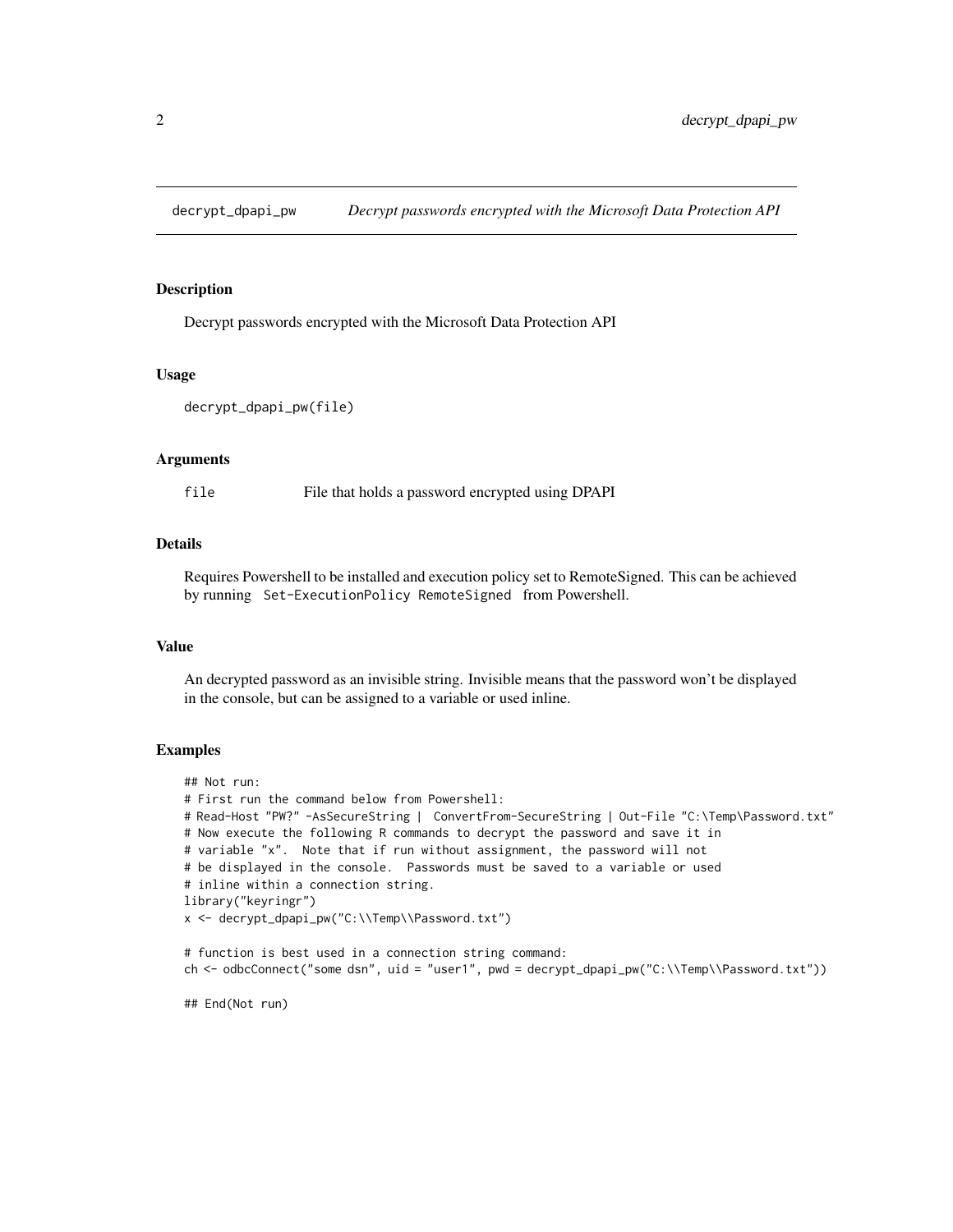<span id="page-2-0"></span>

#### Description

Get a password from Gnome Keyring using secret-tool

#### Usage

```
decrypt_gk_pw(key_value_pairs)
```
#### Arguments

key\_value\_pairs

A string of key value pairs as expected by secret-tool

#### Details

Requires the Gnome Keyring and secret-tool to be installed.

#### Value

An decrypted password as an invisible string. Invisible means that the password won't be displayed in the console, but can be assigned to a variable or used inline.

#### Examples

```
## Not run:
# First encrypt a password using secret-tool as follows:
# secret-tool store --label=mylabel db mydb user user1
# now return the password above to the R environment
x <- decrypt_gk_pw("db mydb user user1")
# function is best used in a connection string command:
ch <- odbcConnect("some dsn", uid = "user1", pwd = decrypt_gk_pw("db mydb user user1"))
## End(Not run)
```
decrypt\_kc\_pw *Get a generic password from macOS Keychain using the 'security' cli*

#### Description

Get a generic password from macOS Keychain using the 'security' cli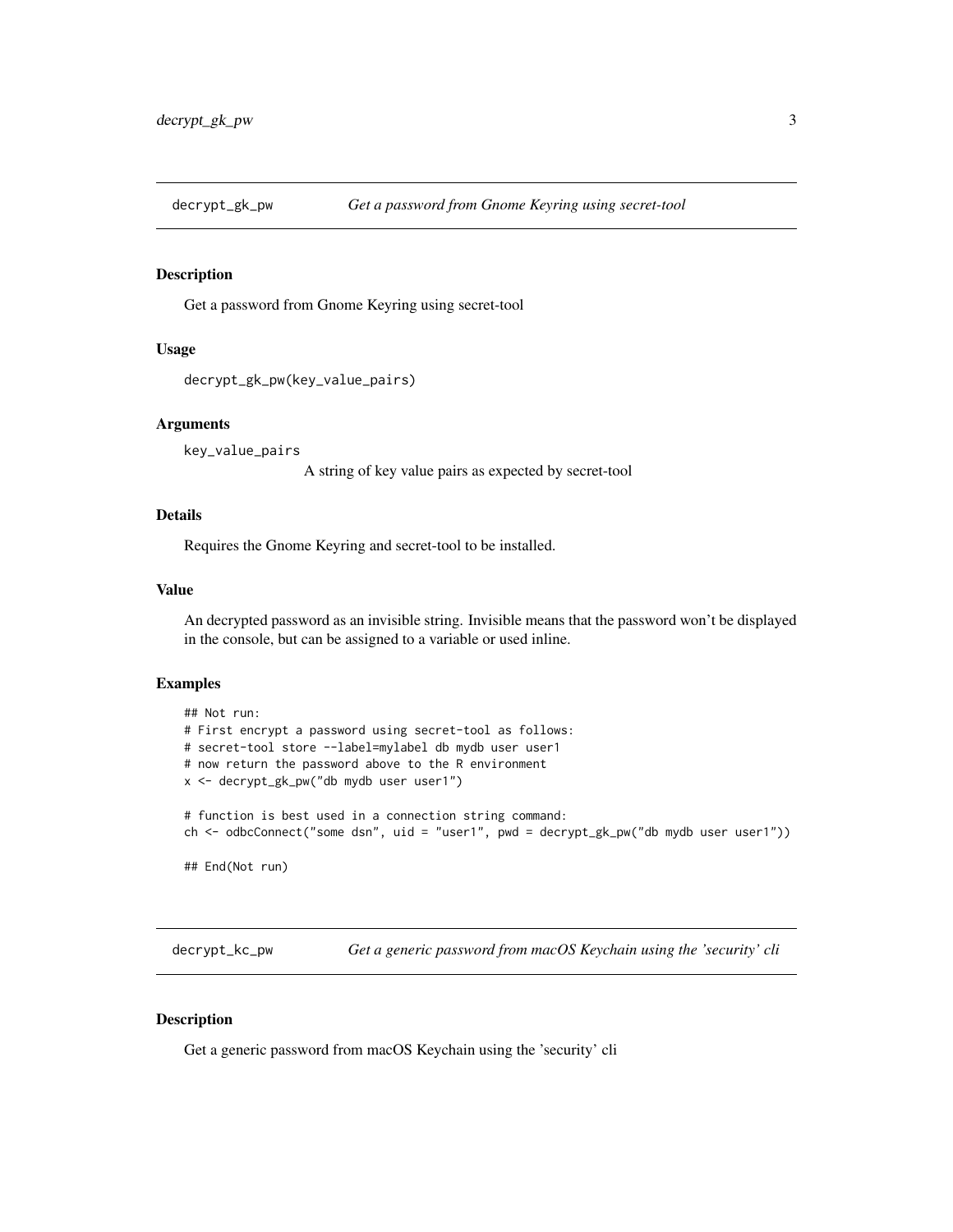#### <span id="page-3-0"></span>Usage

decrypt\_kc\_pw(label, type = "generic")

#### **Arguments**

| label | Keychain password label                                 |
|-------|---------------------------------------------------------|
| type  | Leychain password type. Either "generic" or "internet". |

#### Details

Passwords must be saved in Keychain prior to using the function.

macOS may require the user to grant access to "security" the first time the function is run for each password. It is important to select "Always allow", which will prevent similar dialogs in the future.

#### Value

Returns a decrypted password as an invisible string. Invisible means that the password won't be displayed in the console, but can be assigned to a variable or used inline.

#### Examples

```
## Not run:
# First store a password in Keychain
# now return the password above to the R environment
x <- decrypt_kc_pw("label")
# function is best used in a connection string command:
ch <- odbcConnect("some dsn", uid = "user1", pwd = decrypt_kc_pw("mydb_myuser"))
## End(Not run)
```
get\_kc\_account *Get a account name from macOS Keychain using the 'security' cli*

#### Description

Get a account name from macOS Keychain using the 'security' cli

#### Usage

```
get_kc_account(label, type = "generic")
```
#### Arguments

| label | Keychain password label                                 |
|-------|---------------------------------------------------------|
| type  | Leychain password type. Either "generic" or "internet". |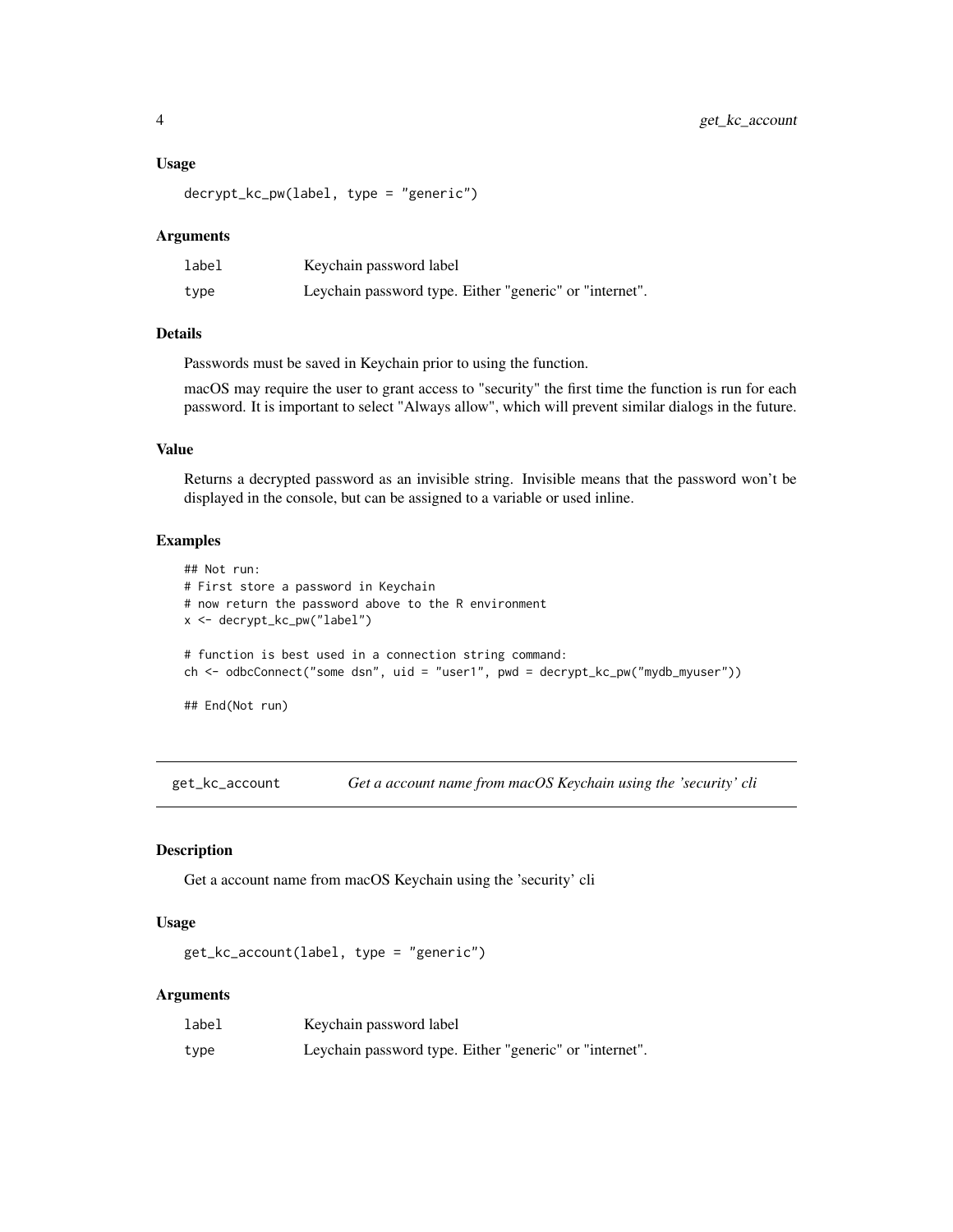get\_kc\_account 5

#### Value

Returns the account value attached to the label.

macOS may require the user to grant access to "security" the first time the function is run for each stored credential. It is important to select "Always allow", which will prevent similar dialogs in the future.

#### Examples

```
## Not run:
# First store a set of credentials in Keychain
# now return the account name to the R environment
x <- get_kc_account("label")
```
## End(Not run)